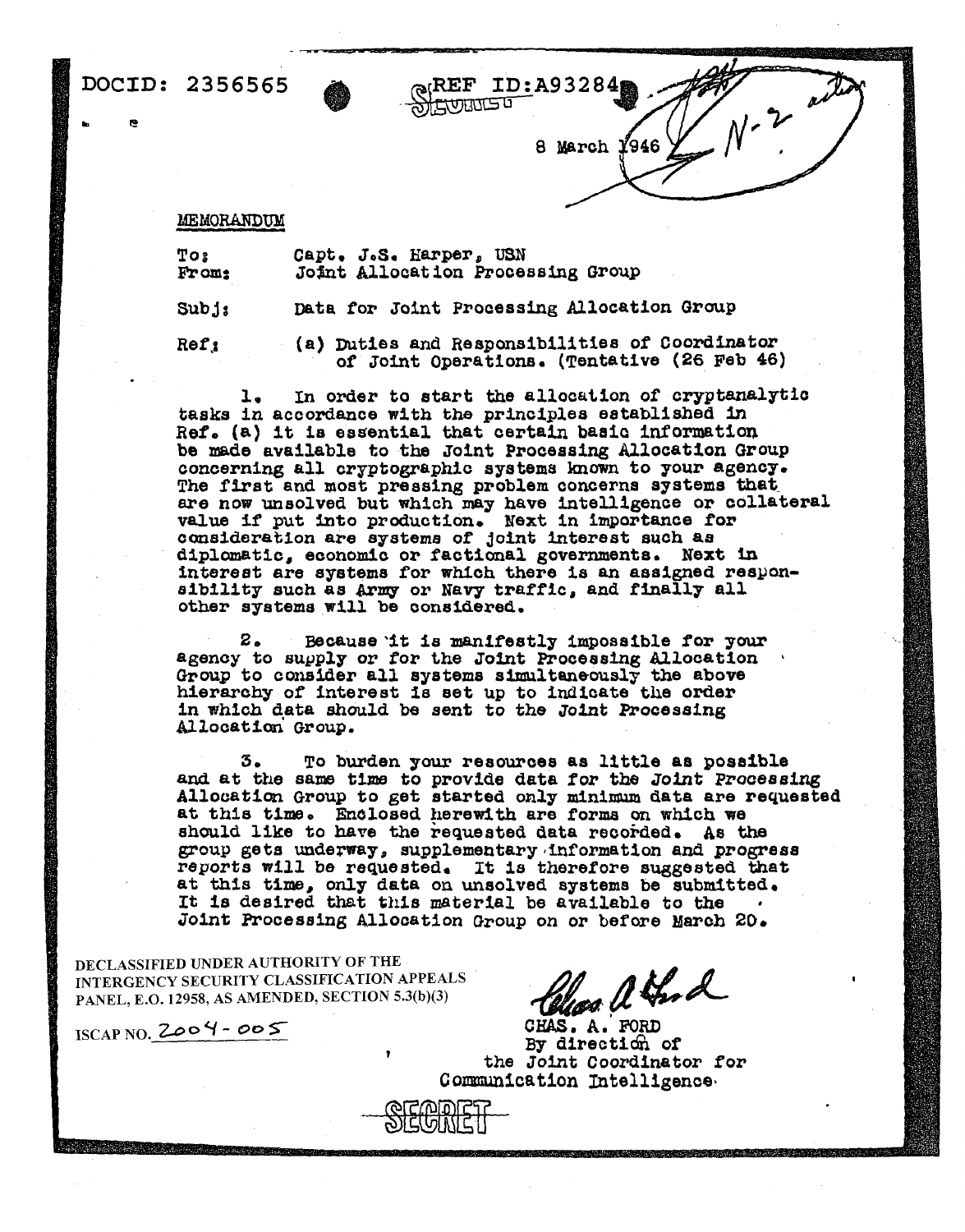# REF ID:A93284

#### - HACTRIPP

## EXPLANATION OF SYSTEM FORMS

A complete report must be made on all systems regardless of the status of solution or volume of traffic. Reports will be made on inactive or obsolete systems where analytic or productive exploitation is still being dona.

Careful attention should be given to information contained in the headings of each report. Any additional information known since the previous reports were made should be filled in on the new forms.

## **Heading:**

IC refers to the officer or civilian in charge Top Kinas Second Line: Class: To be filled in as Diplomatic, Military, Commercial, Naval, etc.

Fourth Line: Complete Cryptographic Description: Use this space when necessary to amplify the general classification indicated in the preceding line. Fifth and S ixth Lines refer to traffic. Date Work Ceased should not be completed unless the other three have been filled in.

1. State of Solution

- O. Unidentified traffic not worken on.
- 1. Worked on. Cryptographic type unknown.
- 2. Gryptographic type known.
- 3. Solution at Key Recovery Stage.
- 4. Code Recovery in Process.
- 5. Solution Complete.

More than one symbol can be used. For example:

3/5 would mean cartain key periods or circuits readable, another still in key recovery stage. (Please explain in Comments)

 $2<sub>o</sub>$ 8 tate of Readability (Readability refers to the amount of intelligence which can be produced relative to the smount of traffic received.)

- O. No message readable.
- 1. Under 25% of material can be translated or summarized.

 $2.25%$ 50% can be translated or summarized.

3. More than 50% can be translated or summarized.

Along with figures for State of Readability, please indicate by letter whether the system should be reported as:

- a. Exploitable System; i.e. producing translations and being worked on
- b. Systems in Research; i.e. not producing translations but being worked on; or
- c. System not worked on. If C is given, indicate the reason under Comments; Traffic ceased, lack of sufficient traffic for solution, low priority, lack of personnel, etc.
- Total mumber of original messages received during the current month. э.
- 4. Total number of duplicate messages received during the current month.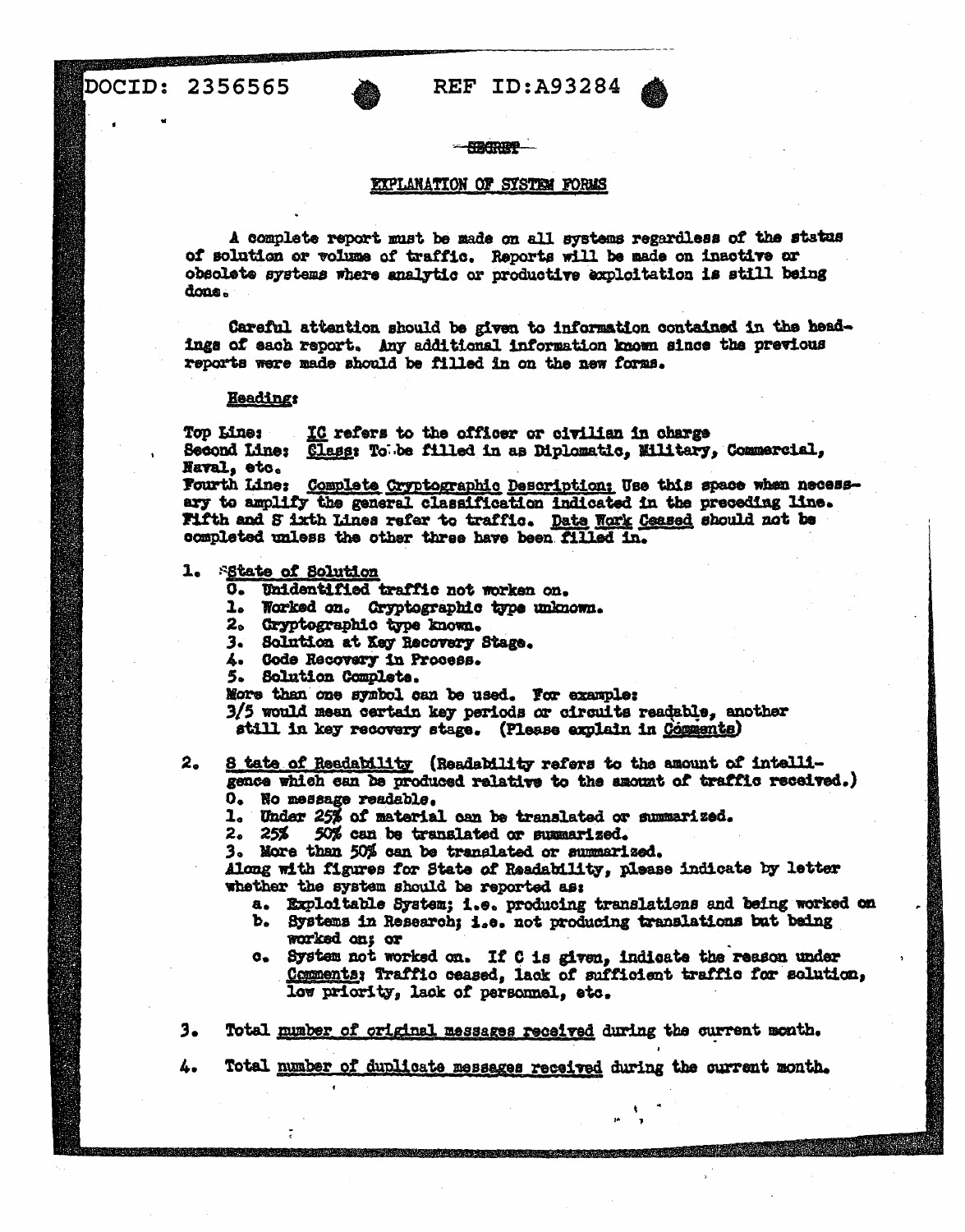# DOCID: 2356565



- 6. Total mumber of messages fully translated during the month (regardless of date).
- 7. Number of messages summarized for the Bulletin during the month (regardless of date). In the reports the number of messages given as fully translated and summarised is considered to be the number published.
- 8. Backlog indicated the number of messages awaiting further processing at the end of the month. This is a cumulative figure. The traffic may be decoded but not translated; or it may not have been even decoded as yet.
- 9. Messages Read and Filed refers to those messages which have been decryptographed, spot decoded, or translated enough to evaluate and found to have little value. They are not published.
- 10. Under messages filed report the total number of messages in the system if it is not being worked on. Messages in exploitable systems which are unintelligible because of poor intercept, faulty indicators, etc. may be included in this category rather than in categories 8 or 9.
- 11. Messages in Cryptanalytic Research refers to those on which cryptanalytic work is being done. They may be kept in this category until the system is yielding translation. This is a cumulative figure.
- 12. Keys Recovered refers to any keys recovered during the month and serves to show oryptanalytic progress.
- 13. Code Values Recovered refers to the number of code values recovered. When keys or code values are received from other agencies note the source under Comments.

14. (Not to be filled in).

Comments: For notations, explanations as suggested above, unusual developments in traffic or processing, etc. Note: All figures are on the month's operations only, except items 8 and 11 which are cumulative. The reverse side of the Systems Report Form may be used for additional comments, if necessary.

**HECKET**